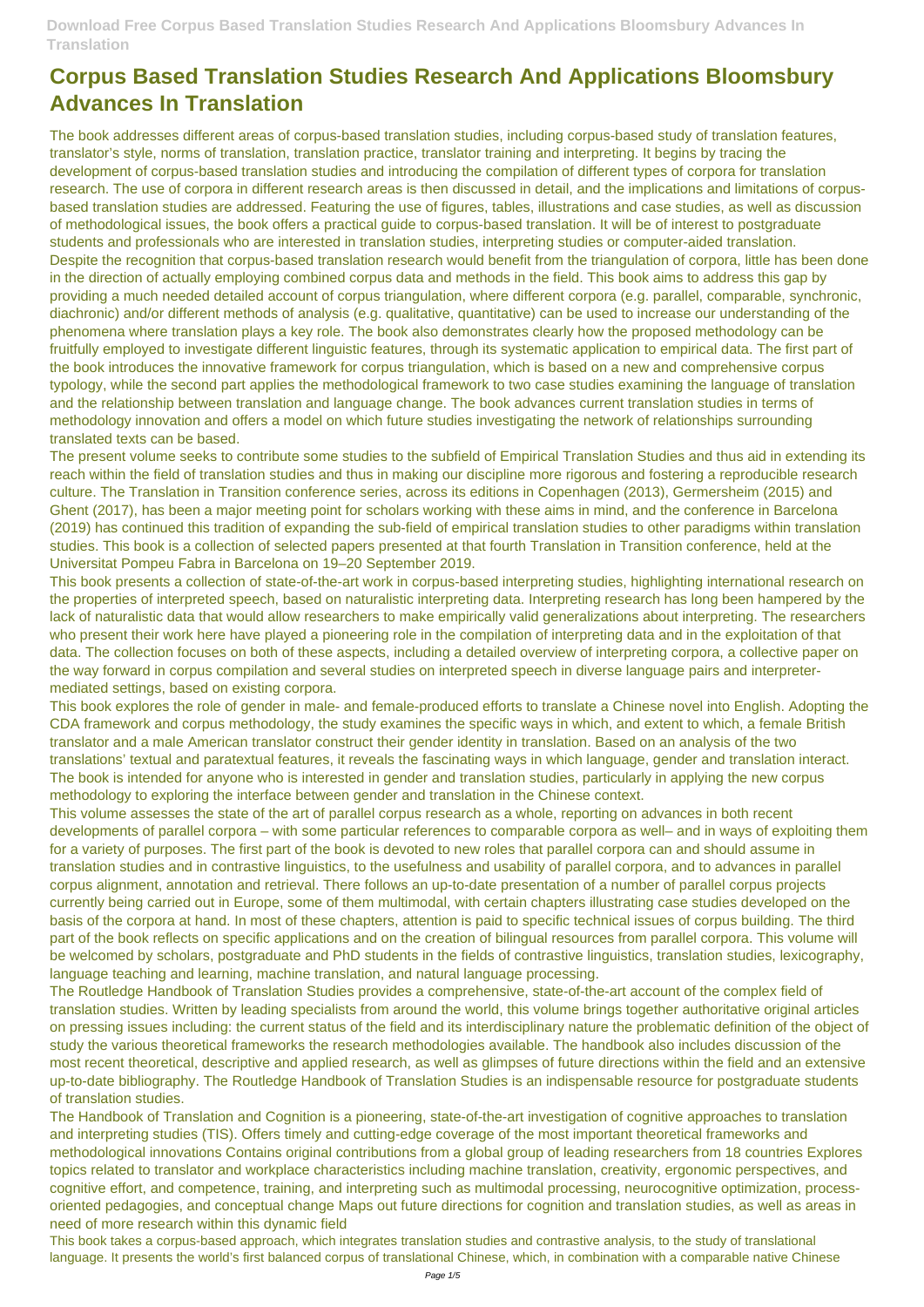corpus, provides a reliable empirical basis for a comprehensive account of the macro-statistic, lexical, and grammatical features of translational Chinese in English-to-Chinese translation – a significant contribution to Descriptive Translation Studies. The research findings based on these two distinctly different languages have important implications for universal translation research on the European tradition. Translation universals is one of the most intriguing and controversial topics in recent translation studies. Can we discover general laws of translation, independent of the particularities of individual translations? Research into this is new: serious empirical work only began in the late nineties. The present volume offers the state of the art on the issue. It includes theoretical discussion on alternative conceptualisations and new distinctions around the basic concepts. Several papers test hypotheses on universals in the light of recent work in different languages, and some suggest new ones emerging from empirical work over the last two to three years. The book contributes to the search for generalities in translation, the methodological solutions available, and presents emerging evidence on the kinds of regularities that largescale research is bringing forth. On a more practical level, the applicability of the hypotheses and findings to translator education is, as always, a concern for translation studies.

Covering the major approaches to the use of corpus data, this work gathers together influential readings from leading names in the discipline, including Biber, Widdowson, Sinclair, Carter and McCarthy.

This edited collection reflects on the development of Chinese corpus-based translation and interpreting studies while emphasising perspectives emerging from a region that has traditionally been given scant consideration in English-language dominated literature. Striking the balance between methodological and theoretical discussion on corpus-based empirical research into Chinese translation and interpreting studies, the chapters additionally introduce and examine a wide variety of case studies. The authors include up-to-date corpus-based research, and place emphasis on new perspectives such as sociology-informed approaches and cognitive translation studies. The book will be of interest to researchers and advanced students of translation/interpreting and contrastive linguistics studies, corpus linguistics, and Chinese linguistics.

Corpus-based translation studies has become a major paradigm and research methodology and has investigated a wide variety of topics in the last two decades. The contributions to this volume add to the range of corpus-based studies by providing examples of some less explored applications of corpus analysis methods to translation research. They show that the area keeps evolving as it constantly opens up to different frameworks and approaches, from appraisal theory to process-oriented analysis, and encompasses multiple translation settings, including (indirect) literary translation, machine(-assisted) translation and the practical work of professional legal translators. The studies included in the volume also expand the range of application of corpus applications in terms of the tools used to accomplish the research tasks outlined. This book is concerned with cross-linguistic contrast of major grammatical categories in English and Chinese, two most important yet genetically different world languages. This genetic difference has resulted in many subsidiary differences that are, among other things, related to grammar. Compared with typologically related languages, cross-linguistic contrast of English and Chinese is more challenging yet promising. The main theme of this book lies in its focus on cross-linguistic contrast of aspect-related grammatical categories, or, grammatical categories that contribute to aspectual meaning – both situation aspect at the semantic level and viewpoint aspect at the grammatical level – in English and Chinese. The unique strength of this volume lies in that it is first corpus-based book contrasting English and Chinese. Given that the state of the art in language studies is to use corpora, the significance of the marriage between contrastive studies and the corpus methodology in this book is not to be underestimated.

This is a collection of leading research within corpus-based translation studies (CTS). CTS is now recognized as a major paradigm that has transformed analysis within the discipline of translation studies. It can be defined as the use of corpus linguistic technologies to inform and elucidate the translation process, something that is increasingly accessible through advances in computer technology. The book pulls together a wide range of perspectives from respected authors in the field. All the chapters deal with the implementation of the basic concepts and methodologies, providing the reader with practical tools for their own research. The book addresses key issues in corpus analysis, including online corpora and corpus construction, and covers both translation and interpreting. The authors look at various languages and utilize a variety of approaches, qualitative and quantitative, reflecting the breadth of the field and providing many valuable examples of the methodology at work.

This brief monograph examines and evaluates the main ideas, techniques, findings, and pedagogical applications of Corpus-based Translation Studies. Particular attention is given to trends characterizing the expansion of the field. The book is intended for translator trainees, teachers of translation, professional translators, researchers, and scholars in translation studies. Laviosa has written extensively on issues related to translation studies. There is no index. Annotation copyrighted by Book News, Inc., Portland, OR

The use of corpora in translation studies, both as a tool for translators and as a way of analyzing the process of translation, is growing. This book provides a much-needed assessment of how the analysis of corpus data can make a contribution to the study of translation. Introducing Corpora in Translation Studies: traces the development of corpus methods within translation studies defines the types of corpora used for translation research, discussing their design and application and presenting tools for extracting and analyzing data examines research potential and methodological limitatis considers some uses of corpora by translators and in translator training features research questions, case studies and discussion points to provide a practical guide to using corpora in translation studies. Offering a comprehensive account of the use of corpora by today's translators and researchers, Introducing Corpora in Translation Studies is the definitive guide to a fastdeveloping area of study.

Feminist Translation Studies: Local and Transnational Perspectives situates feminist translation as political activism. Chapters highlight the multiple agendas and visions of feminist translation and the different political voices and cultural heritages through which it speaks across

times and places, addressing the question of how both literary and nonliterary discourses migrate and contribute to local and transnational processes of feminist knowledge building and political activism. This collection does not pursue a narrow, fixed definition of feminism that is based solely on (Eurocentric or West-centric) gender politics—rather, Feminist Translation Studies: Local and Transnational Perspectives seeks to expand our understanding of feminist action not only to include feminist translation as resistance against multiple forms of domination, but also to rethink feminist translation through feminist theories and practices developed in different geohistorical and disciplinary contexts. In so doing, the collection expands the geopolitical, sociocultural and historical scope of the field from different disciplinary perspectives, pointing towards a more transnational, interdisciplinary and overtly political conceptualization of translation studies. Corpus-Based Translation StudiesResearch and ApplicationsA&C Black

Corpus-based translation studies has become a major paradigm and research methodology and has investigated a wide variety of topics in the last two decades. The contributions to this volume add to the range of corpus-based studies by providing examples of some less explored applications of corpus analysis methods to translation research. They show that the area keeps evolving as it constantly opens up to different frameworks and approaches, from appraisal theory to process-oriented analysis, and encompasses multiple translation settings, including (indirect) literary translation, machine (assisted)-translation and the practical work of professional legal translators. The studies included in the volume also expand the range of application of corpus applications in terms of the tools used to accomplish the research tasks outlined. Corpus Linguistics for Translation and Contrastive Studies provides a clear and practical introduction to using corpora in these fields. Giving special attention to parallel corpora, which are collections of texts in two or more languages, and demonstrating the potential benefits for multilingual corpus linguistics research to both translators and researchers, this book: explores the different types of parallel corpora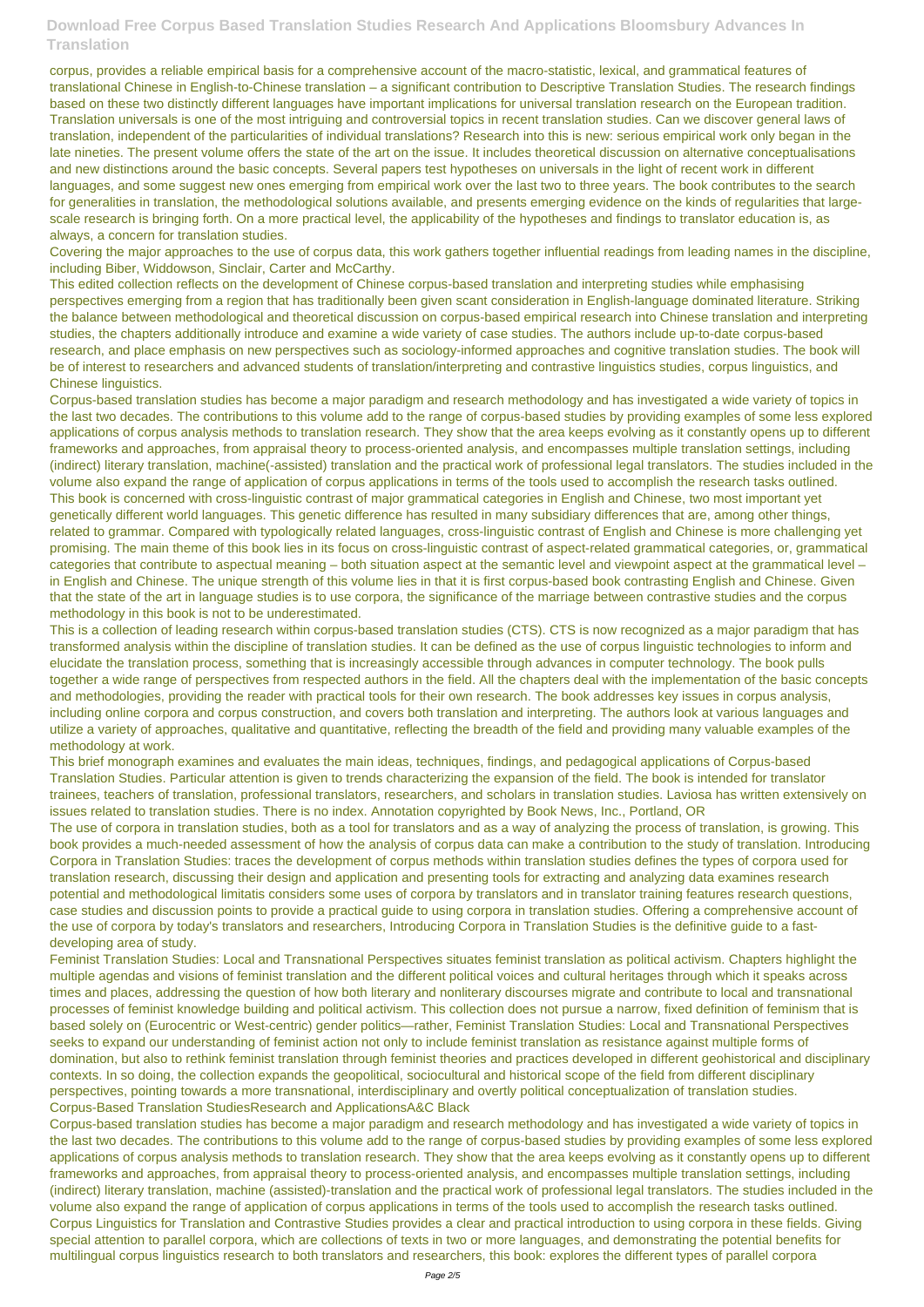available, and shows how to use basic and advanced search procedures to analyse them; explains how to compile a parallel corpus, and discusses their uses for translation purposes and to research linguistic phenomena across languages; demonstrates the use of corpus extracts across a wide range of texts, including dictionaries, novels by authors including Jane Austen and Mikhail Bulgakov, and newspapers such as The Sunday Times; is illustrated with case studies from a range of languages including Finnish, Russian, English and French. Written by two experienced researchers and practitioners, Corpus Linguistics for Translation and Contrastive Studies is essential reading for postgraduate students and researchers working within the area of translation and contrastive studies.

This book attempts to explore style—a traditional topic—in literary translation with a corpus-based approach. A parallel corpus consisting of the English translations of modern and contemporary Chinese novels is introduced and used as the major context for the research. The style in translation is approached from perspectives of the author/the source text, the translated texts and the translator. Both the parallel model and the comparable model are employed and a multiple-complex model of comparison is proposed. The research model, both quantitative and qualitative, is duplicable within other language pairs. Apart from the basics of corpus building, readers may notice that literary texts offer an ideal context for stylistic research and a parallel corpus of literary texts may provide various observations to the style in translation. In this book, readers may find a close interaction between translation theory and practice. Tables and figures are used to help the argumentation. The book will be of interest to postgraduate students, teachers and professionals who are interested in corpus-based translation studies and stylistics.

Computers offer new perspectives in the study of language, allowing us to see phenomena that previously remained obscure because of the limitations of our vantage points. It is not uncommon for computers to be likened to the telescope, or microscope, in this respect. In this pioneering computer-assisted study of translation, Dorothy Kenny suggests another image, that of the kaleidoscope: playful changes of perspective using corpus-processing software allow textual patterns to come into focus and then recede again as others take their place. And against the background of repeated patterns in a corpus, creative uses of language gain a particular prominence. In Lexis and Creativity in Translation, Kenny monitors the translation of creative source-text word forms and collocations uncovered in a specially constructed German-English parallel corpus of literary texts. Using an abundance of examples, she reveals evidence of both normalization and ingenious creativity in translation. Her discussion of lexical creativity draws on insights from traditional morphology, structural semantics and, most notably, neo-Firthian corpus linguistics, suggesting that rumours of the demise of linguistics in translation studies are greatly exaggerated. Lexis and Creativity in Translation is essential reading for anyone interested in corpus linguistics and its impact so far on translation studies. The book also offers theoretical and practical guidance for researchers who wish to conduct their own corpus-based investigations of translation. No previous knowledge of German, corpus linguistics or computing is assumed.

A state-of-the-art volume highlighting the links between lexicography, terminology, language for special purposes (LSP) and translation and Machine Translation, that constitute the domain of Language Engineering.Part I: Terminology and Lexicography. Takes us through terminological problems and solutions in Europe, the former Soviet Union and Egypt.Part II focuses on LSP for second language learners and lexical analysis.Part III treats translator training in a historical context, as well as new methods from cognitive and corpus linguistics.Part IV is about the application of language engineering in Machine Translation, corpus linguistics and multilingual text generation.

The field of legal translation and interpreting has strongly expanded over recent years. As it has developed into an independent branch of Translation Studies, this book advocates for a substantiated discussion of methods and methodology, as well as knowledge about the variety of approaches actually applied in the field. It is argued that, complex and multifaceted as it is, legal translation calls for research that might cross boundaries across research approaches and disciplines in order to shed light on the many facets of this social practice. The volume addresses the challenge of methodological consolidation, triangulation and refinement. The work presents examples of the variety of theoretical approaches which have been developed in the discipline and of the methodological sophistication which is currently being called for. In this regard, by combining different perspectives, they expand our understanding of the roles played by legal translators and interpreters, who emerge as linguistic and intercultural mediators dealing with a rich variety of legal texts; as knowledge communicators and as builders of specialised knowledge; as social agents performing a socially situated activity; as decision-makers and agents subject to and redefining power relations, and as political actors shaping legal cultures and negotiating cultural identities, as well as their own professional identity.

The book features recent attempts to construct corpora for specific purposes – e.g. multifactorial Dutch (parallel), Geasy Easy Language Corpus (intralingual), HK LegCo interpreting corpus – and showcases sophisticated and innovative corpus analysis methods. It proposes new approaches to address classical themes – i.e. translation pedagogy, translation norms and equivalence, principles of translation – and brings interdisciplinary perspectives – e.g. contrastive linguistics, cognition and metaphor studies – to cast new light. It is a timely reference for the researchers as well as postgraduate students who are interested in the applications of corpus technology to solving translation and interpreting problems.

Corpus-based Approaches to Contrastive Linguistics and Translation Studies presents readers with up-to-date research in corpus-based contrastive linguistics and translation studies, showing the high degree of complementarity between the two fields in terms of research methodology, interests and objectives. Offering theoretical, descriptive and applied perspectives, the articles show how translation and contrastive approaches to grammar, lexis and discourse can be harmoniously combined through the use of monolingual, bilingual and multilingual corpora and how contrastive information needs to inform translation research and vice versa. The notion of contrastive linguistics adopted here is broad; thus, alongside comparisons of Malay/English idioms and the French imparfait and its English equivalents, there are articles comparing different varieties of French, and sign language with spoken language. This collection should be of interest to researchers

in corpus linguistics, contrastive linguistics and translation studies. In addition, the section on corpus-based teaching applications will be of great value to teachers of translation and contrastive linguistics.

The book specifies a corpus architecture, including annotation and querying techniques, and its implementation. The corpus architecture is developed for empirical studies of translations, and beyond those for the study of texts which are inter-lingually comparable, particularly texts of similar registers. The compiled corpus, CroCo, is a resource for research and is, with some copyright restrictions, accessible to other research projects. Most of the research was undertaken as part of a DFG-Project into linguistic properties of translations. Fundamentally, this research project was a corpus-based investigation into the language pair English-German. The long-term goal is a contribution to the study of translation as a contact variety, and beyond this to language comparison and language contact more generally with the language pair English - German as our object languages. This goal implies a thorough interest in possible specific properties of translations, and beyond this in an empirical translation theory. The methodology developed is not restricted to the traditional exclusively system-based comparison of earlier days, where real-text excerpts or constructed examples are used as mere illustrations of assumptions and claims, but instead implements an empirical research strategy involving structured data (the sub-corpora and their relationships to each other, annotated and aligned on various theoretically motivated levels of representation), the formation of hypotheses and their operationalizations, statistics on the data, critical examinations of their significance, and interpretation against the background of system-based comparisons and other independent sources of explanation for the phenomena observed. Further applications of the resource developed in computational linguistics are outlined and evaluated.

Corpus-based contrastive and translation research are areas that keep evolving in the digital age, as the range of new corpus resources and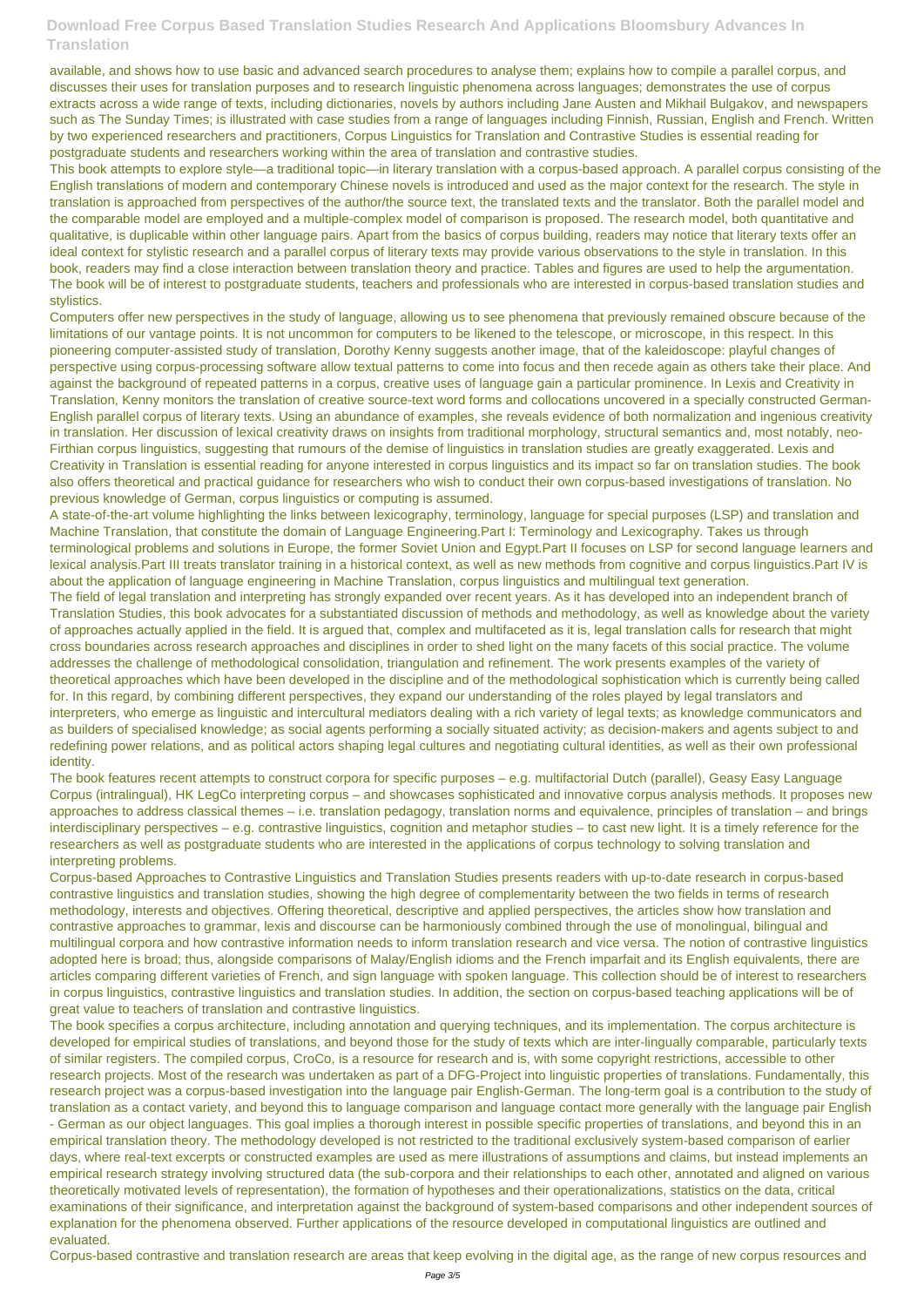tools expands, opening up to different approaches and application contexts. The current book contains a selection of papers which focus on corpora and translation research in the digital age, outlining some recent advances and explorations. After an introductory chapter which outlines language technologies applied to translation and interpreting with a view to identifying challenges and research opportunities, the first part of the book is devoted to current advances in the creation of new parallel corpora for under-researched areas, the development of tools to manage parallel corpora or as an alternative to parallel corpora, and new methodologies to improve existing translation memory systems. The contributions in the second part of the book address a number of cutting-edge linguistic issues in the area of contrastive discourse studies and translation analysis on the basis of comparable and parallel corpora in several languages such as English, German, Swedish, French, Italian, Spanish, Portuguese and Turkish, thus showcasing the richness of the linguistic diversity carried out in these recent investigations. Given the multiplicity of topics, methodologies and languages studied in the different chapters, the book will be of interest to a wide audience working in the fields of translation studies, contrastive linguistics and the automatic processing of language. This volume presents a comprehensive and up-to-date overview of major developments in the study of how phraseology is used in a wide range of different legal and institutional contexts. This recent interest has been mainly sparked by the development of corpus linguistics research, which has both demonstrated the centrality of phraseological patterns in language and provided researchers with new and powerful analytical tools. However, there have been relatively few empirical studies of word combinations in the domain of law and in the many different contexts where legal discourse is used. This book seeks to address this gap by presenting some of the latest developments in the study of this linguistic phenomenon from corpus-based and interdisciplinary perspectives. The volume draws on current research in legal phraseology from a variety of perspectives: translation, comparative/contrastive studies, terminology, lexicography, discourse analysis and forensic linguistics. It contains contributions from leading experts in the field, focusing on a wide range of issues amply illustrated through indepth corpus-informed analyses and case studies. Most contributions to this book are multilingual, featuring different legal systems and legal languages. The volume will be a valuable resource for linguists interested in phraseology as well as lawyers and legal scholars, translators, lexicographers, terminologists and students who wish to pursue research in the area.

This collection of articles highlights some of the challenges facing English Corpus Linguistics at the beginning of the 21st century and shows how these challenges are being addressed by researchers.

This is a comprehensive guidebook to the quantitative methods needed for Corpus-Based Translation Studies (CBTS). It provides a systematic description of the various statistical tests used in Corpus Linguistics which can be used in translation research. In Part 1, Theoretical Explorations, the interplay between quantitative and qualitative methodologies is explored. Part 2, Essential Corpus Studies, describes how to undertake quantitative studies, with a suitable level of technical and relevant case studies. Part 3, Quantitative Explorations of Literary Translations, looks at translations of classic works by Cao Xueqin, James Joyce and other authors. Finally, Part 4 on Translation Lexis uses a variety of techniques new to translation studies, including multivariate analysis and game theory. This book is aimed at students and researchers of corpus linguistics, translation studies and quantitative linguistics. It will significantly advance current translation studies in terms of methodological innovation and will fill in an important gap in the development of quantitative methods for interdisciplinary translation studies.

This book presents cutting-edge research in translation studies, offering stimulating discussions on translation and providing fresh perspectives on the field. Papers in Translation Studies features a selection of papers originally authored for this volume, addressing a variety of issues from different points of view and offering interesting contributions to the critical literature of the field. The volume provides useful resources that will be of great benefit for academics, students and practitioners. The contributions to this book promote research on translation theory and practice, and suggest ways of dealing with translation problems. The volume chapters are written by researchers from around the world, and consider various different languages and contexts. Areas of investigation include contrastive linguistics and translation, corpus-based translation studies, natural language processing, machine translation, and translator training.

Intercultural Faultlines offers an exploration of research models and methods in translation studies, as implemented, discussed and critically evaluated by some of the leading researchers in the field of translation and interpreting. While the focus throughout is on textual and cognitive aspects of translation and interpreting, the objects of study and consequently the methodological considerations are wide-ranging. The volume contains chapters focusing on research conducted in areas as diverse as corpusbased translation studies, dialogue interpreting, simultaneous interpreting, acquisition of translation competence, cognitive processes in translation, translation into the L2, creativity in translation and translation quality assessment. Some research models and methods are applied to translation for the first time, while others are more established and can be assessed in terms of their reliability and the generalizability of the results they yield. Issues of research design and methodology are addressed, and interesting questions are raised which are likely to become the focus of attention in future research, for example with regard to causal models of translation, translational ethics, collaborative research and issues of power in interpreting research. UBLI has conducted field surveys since 2002 and built spoken language corpora for French, Spanish, Italian (Salentino dialect), Russian, Malaysian, Turkish, Japanese, and Canadian multilinguals. This volume features new research presented at the UBLI second workshop on Corpus Linguistics – Research Domain, which was held on September 14, 2006. The first part consisting of eleven presentations to this workshop shows a wide range of subjects within the area of corpus-based research, such as dictionary, linguistic atlas, dialect, translation, ancient texts, non-standard texts, sociolinguistics, second language acquisition, and natural language processing. The second part of this volume comprises ten additional contributions to both written and spoken corpora by the members and research assistants of UBLI. The search for general laws and regularities in Translation Studies gained new momentum in the 1990s when Baker (1993) promoted the use of large electronic corpora as research tools for exploring the linguistic features that render the language of translation different from the language of non-translated texts. By comparing a corpus of translated and non-translated English texts, Baker and her research team put forward the hypothesis that translated texts are characterized by some "universal features", namely simplification, explicitation, normalization and levelling-out. The purpose of this study is to test whether simplification, explicitation and normalization apply to Italian translations of children's books. In order to achieve this aim, a comparable corpus of translated and non-translated works of classic fiction for children has been collected and analysed using Corpus Linguistics tools and methodologies. The results show that, in the translational subcorpus, simplification, explicitation and normalization processes do not prevail over the non-translational one. Therefore, it is suggested that the status of translated children's literature in the Italian literary "polysystem" (Even-Zohar, 1979, 1990) and, from a general viewpoint, all the cultural, historical and social conditions that influence translators' activities, determine translation choices that can also tend towards processes different from those proposed by Baker.

Electronic texts and text analysis tools have opened up a wealth of opportunities to higher education and language service